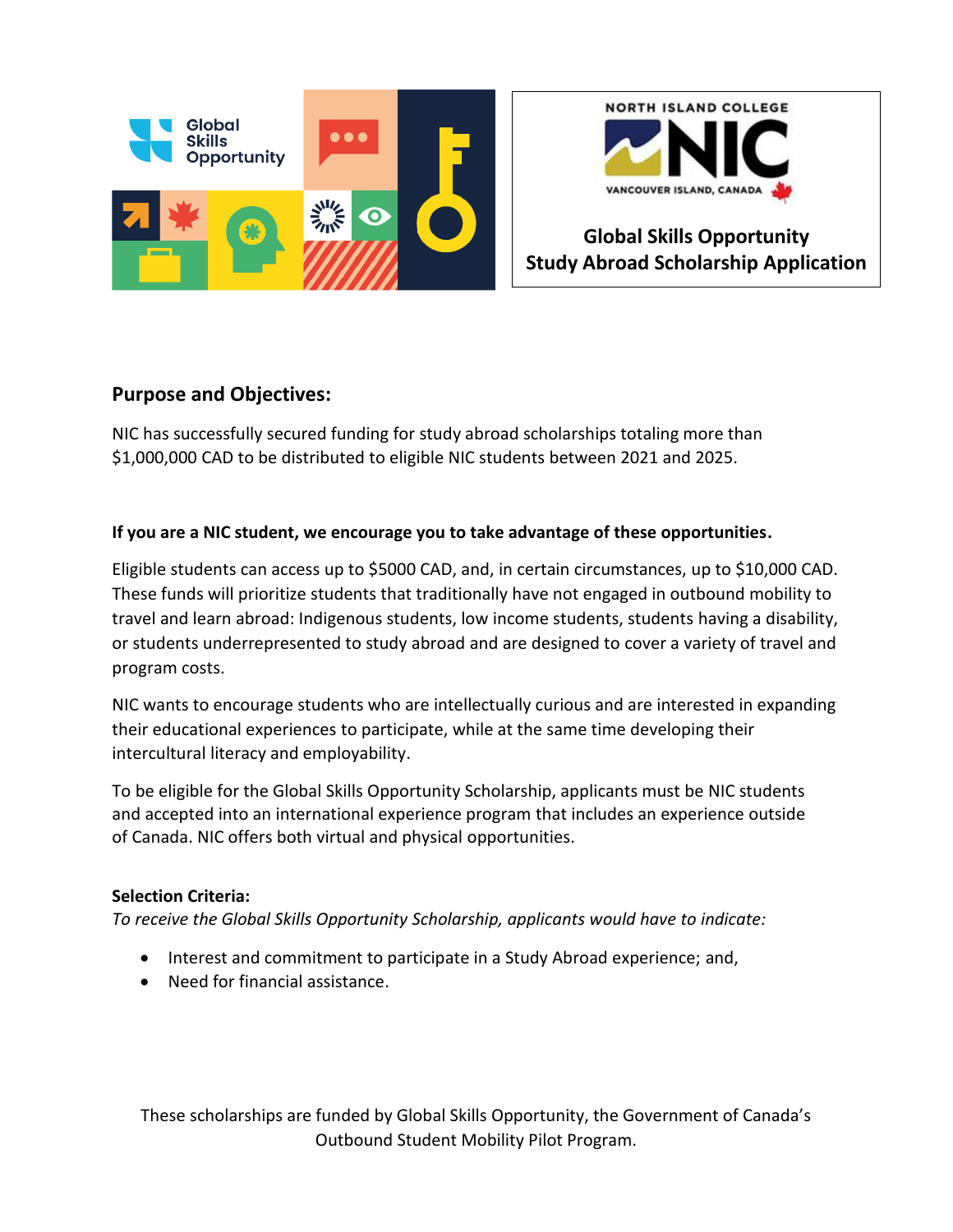#### **Eligible Overseas Programs:**

*To be eligible for the Global Skills Opportunity Scholarship, applicants must be accepted into an international experience program outside of Canada.* 

*The program can either be:*

**(please mark the one that applies):**

| $\circ$ | Virtual mobility: these scholarships are valued at up to \$1000 each, based on the<br>type of mobility and the needs of the applicant. |
|---------|----------------------------------------------------------------------------------------------------------------------------------------|
| O       | Physical mobility: these scholarships are valued at up to \$5000 each; in certain                                                      |

**Physical mobility**: these scholarships are valued at up to \$5000 each; in certain circumstances, students can access up to \$10,000.

#### **Self-Screening Checklist:**

*Please confirm that you meet the following criteria to be eligible to apply for a Global Skills Opportunity Scholarship. Scholarships are awarded to students who:*

| are Canadian citizens or permanent residents;                                                                                                      |
|----------------------------------------------------------------------------------------------------------------------------------------------------|
| are NIC students in good standing (full-time or part-time) and will be registered in an<br>NIC program at the time of the study abroad experience; |
| have been accepted into an eligible NIC's sanctioned Study Abroad program;                                                                         |

| have sincere interest in international and intercultural learning; |
|--------------------------------------------------------------------|

| identify as:                  |                          |  |
|-------------------------------|--------------------------|--|
| (please check all that apply) |                          |  |
|                               | Low income               |  |
|                               | Indigenous               |  |
|                               | Person with disabilities |  |
|                               | <b>BIPOC</b>             |  |
|                               | LGBTQ2S+                 |  |
|                               | Parent/Single parent     |  |
|                               | Mature student           |  |
|                               | Other (please specify):  |  |
| are 18 years or older.        |                          |  |
|                               |                          |  |